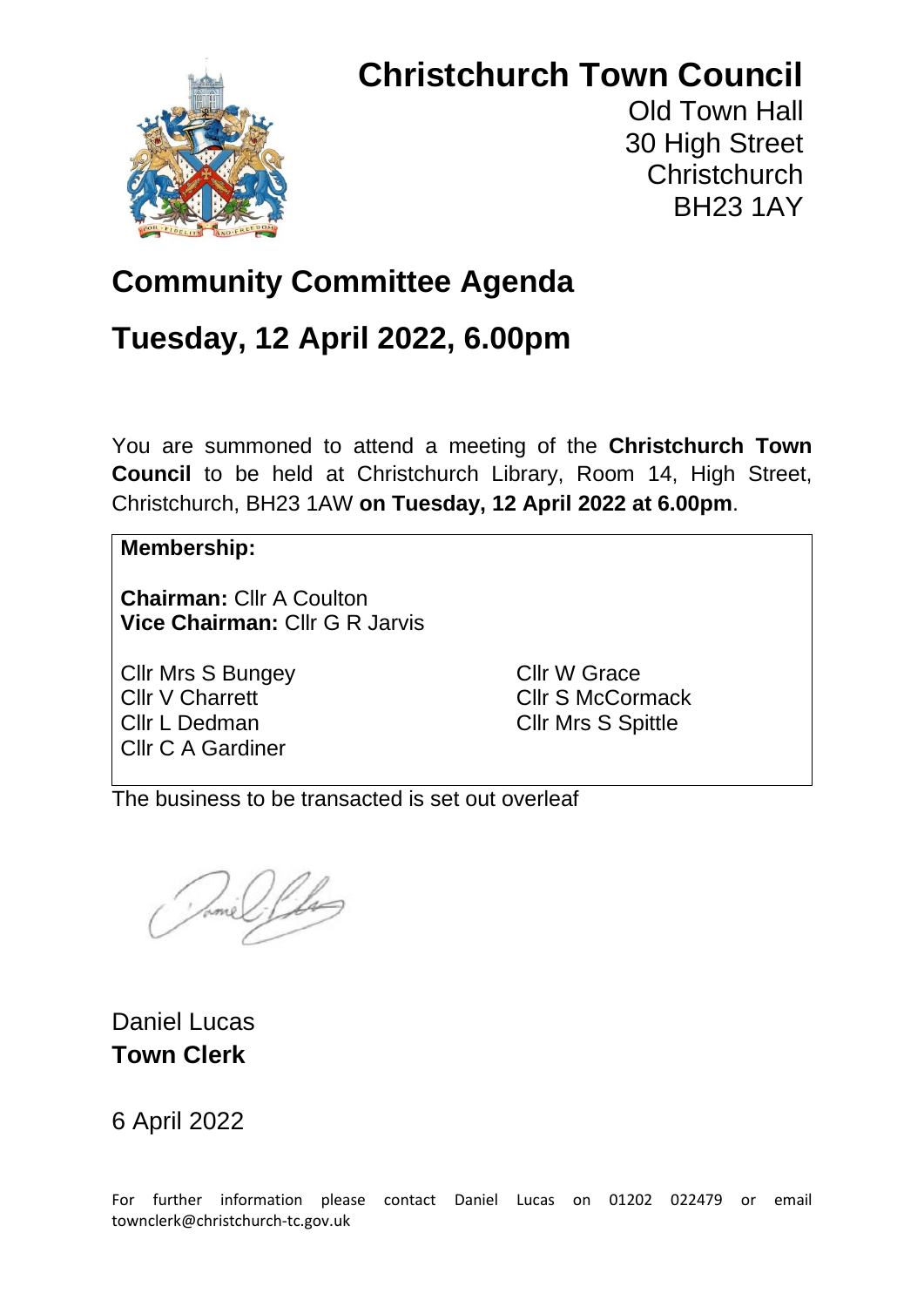### **Agenda**

#### **1. Apologies for Absence**

To receive apologies for absence.

#### **2. Declaration of Interests**

Members are reminded that any disclosable pecuniary interests must be declared including any issues which may arise through predetermination of bias.

#### **3. Minutes of Previous Meeting**

To confirm as a correct record the Minutes of the meeting of the Community Committee held on 15 February 2022 (copy attached)

4-10

#### **4. Public Participation**

In accordance with the Council's Standing Orders the period of time designated for Public Participation cannot exceed 15 minutes unless directed by the Chairman of the meeting and a member of the public shall not speak for more than 5 minutes.

#### **5. Public Questions**

Members of the pubic who wish to ask a question at the meeting shall give notice to the Town Clerk of the question no later than 12 noon on the working day before the meeting is on. The question stated in the notice shall be the question asked at the meeting. The Chairman will call on those wishing to speak in turn, each questioner being allowed to speak for a maximin of 3 minutes. Those wishing to speak shall state their name and address.

#### **6. Motions from Councillors**

In accordance with the Council's Standing Orders, Procedure Rule 9, Members are asked to consider a notice of motion proposed by Cllr Cox and seconded by Cllr Tarling as follows:

#### **That Christchurch Town Council:**

**1. Supports the 20's Plenty for Christchurch campaign;**

2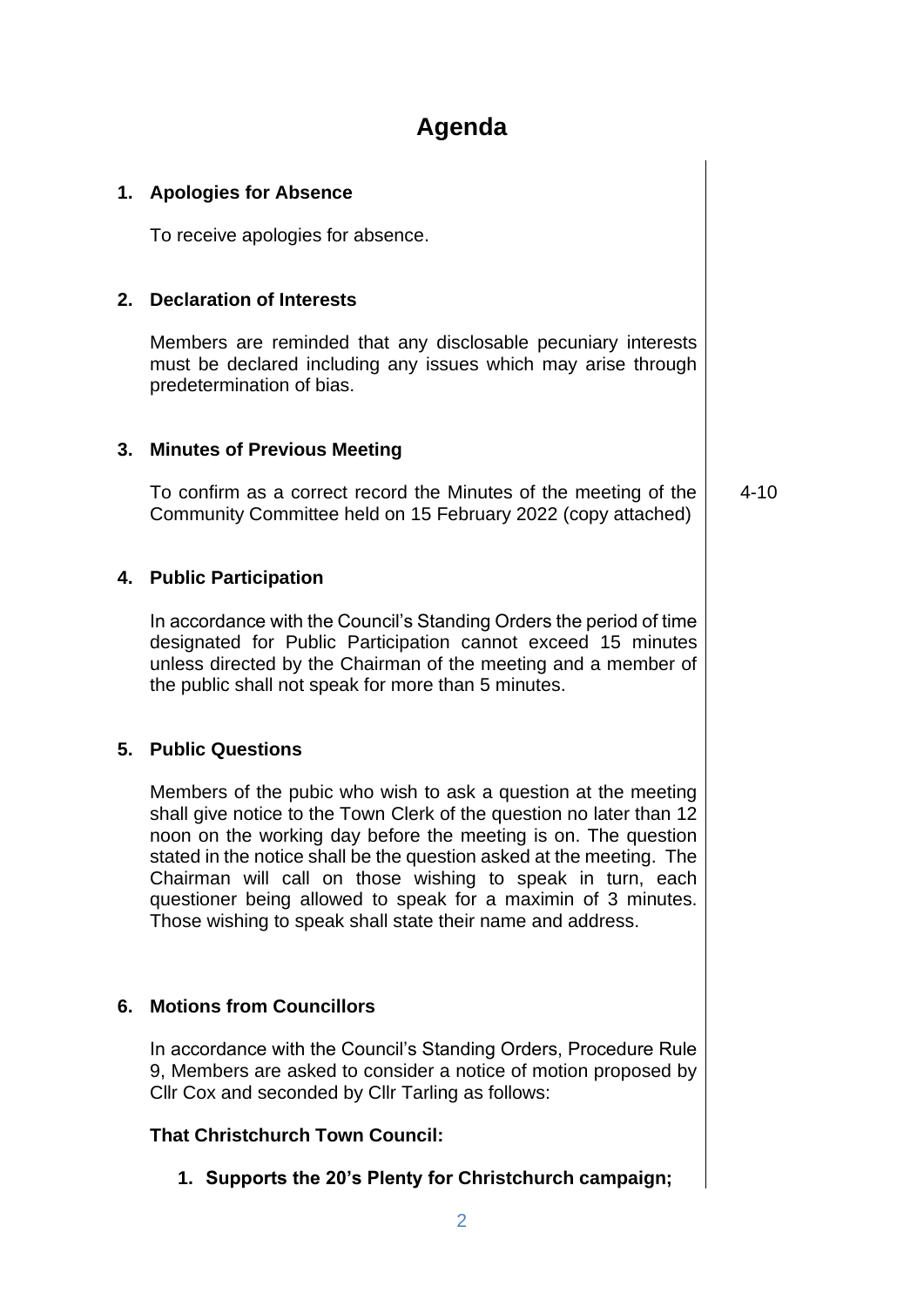| 2. Calls on BCP Highway authority to implement 20mph<br>in Christchurch Town Centre, the exact roads to be<br>decided after consultation with residents and traders;<br>and                                                                                                |                                             |
|----------------------------------------------------------------------------------------------------------------------------------------------------------------------------------------------------------------------------------------------------------------------------|---------------------------------------------|
| 3. Will write to request 20mph speed limits on streets<br>throughout Christchurch where people live, work, shop,<br>play or learn, with 30mph as the exception on those<br>roads, where full consideration of the needs of<br>vulnerable road users allows a higher limit. |                                             |
| 7. Community Speed Indicator Devices                                                                                                                                                                                                                                       | <b>Verbal Report</b>                        |
| For information only - Members to receive an update on Community<br>Speed Indicator Devices.                                                                                                                                                                               |                                             |
| <b>Wayfinder Totem and Posts</b><br>8.                                                                                                                                                                                                                                     | <b>Verbal Report</b><br><b>Cllr Coulton</b> |
| <b>Christchurch Football Club</b><br>9.                                                                                                                                                                                                                                    | <b>Verbal Report</b><br><b>Cllr Coulton</b> |

No other items of business can be considered unless the Chairman decides the matter is urgent for reasons that must be specified and recorded in the Minutes.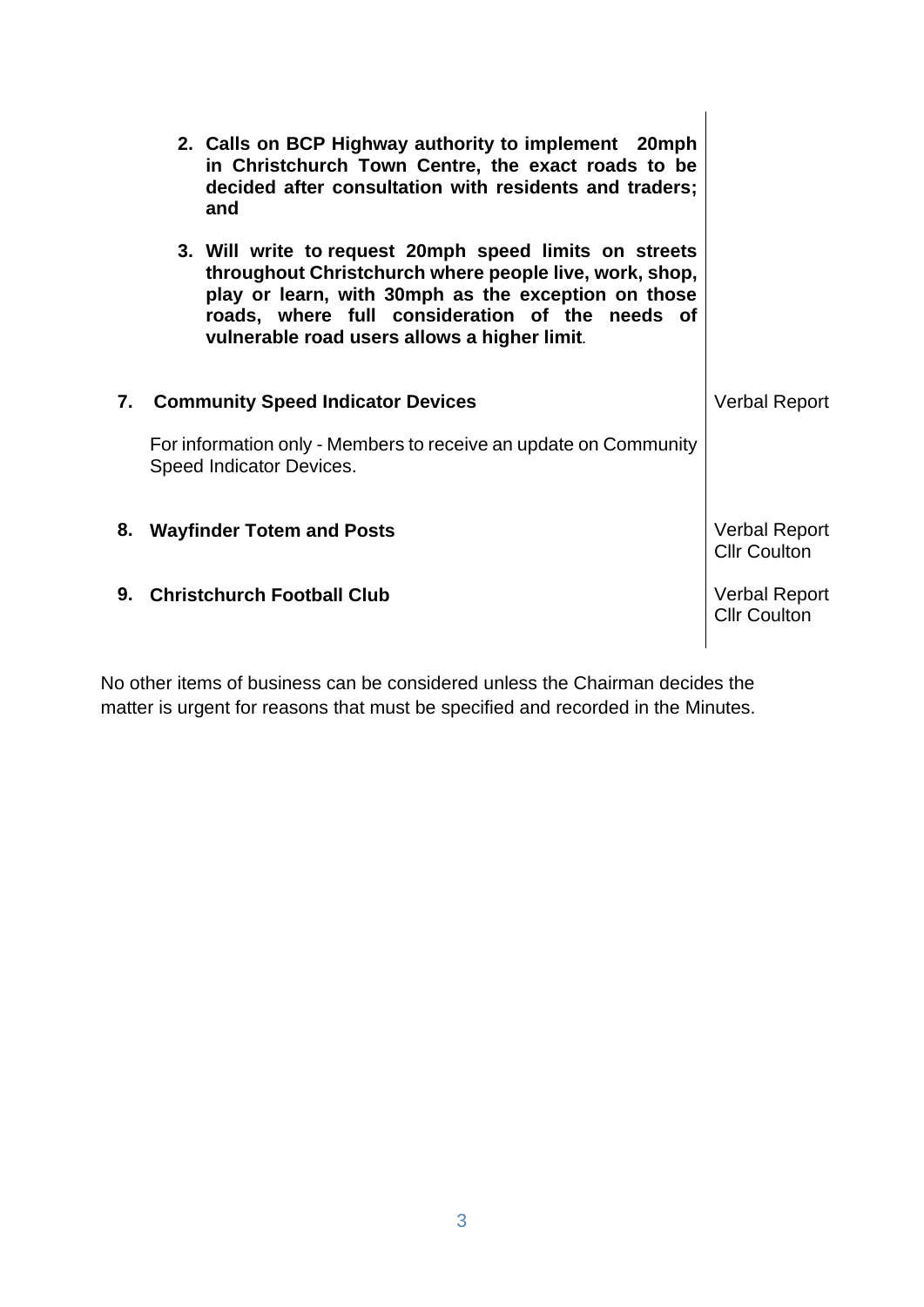#### **CHRISTCHURCH TOWN COUNCIL**

#### **COMMUNITY COMMITTEE**

#### Minutes of the Meeting held on 15 February 2022 at 6.00pm at Christchurch Library, Room 14, High Street, Christchurch, BH23 1AW

#### Present:-

| Chairman: | Cllr A E Coulton |
|-----------|------------------|
|           |                  |

- Vice-Chairman: Cllr G R Jarvis
- Present: Cllr Mrs S Bungey, Cllr V Charrett, Cllr L Dedman, Cllr C A Gardiner and Cllr Mrs S Spittle.

Apologies: Cllr S McCormack

5

**Officers** present: Daniel Lucas, Town Clerk Susan Roxby, Democratic Services Officer

Members of the Public present:

Members of the Press present: 0

#### **331. Declarations of Interest**

Cllr Spittle declared a non-pecuniary interest in Minute No.337 (Tuttons Well) as she is a Guide Ambassador and remained present, but took no part in the voting thereon.

#### **332. Minutes of the Previous Meeting**

The minutes of the meeting held on 14 December 2021 were agreed and signed as an accurate record.

Voting: unanimous

Proposed: Cllr V Charrett Seconded: Cllr C Gardiner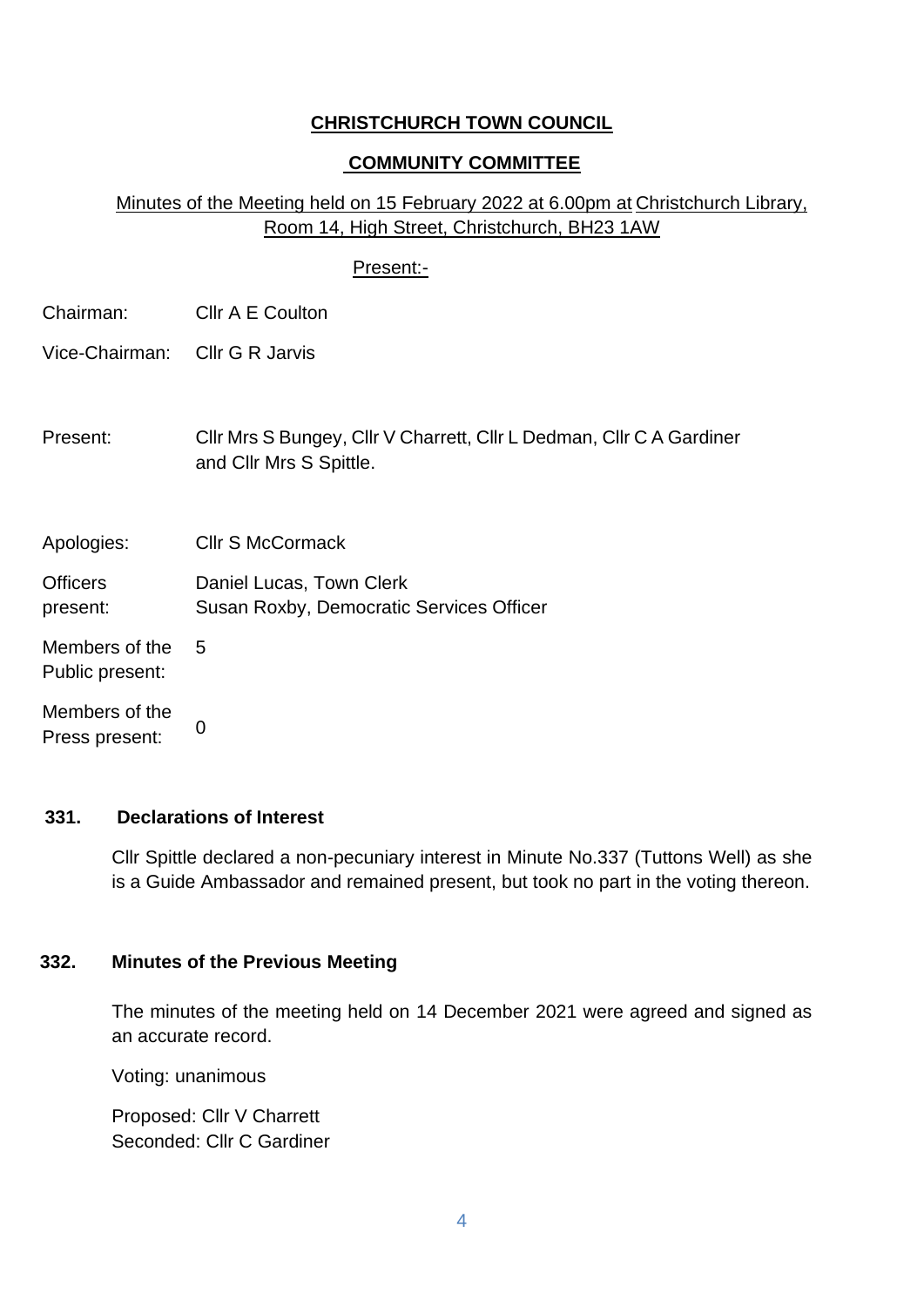#### **333. Public Participation**

The CEO of Onyx (a partner in Christchurch Food Festival) spoke in relation to minute no. 341 (Christchurch Food Festival Application).

A representative from Circus Zyair spoke in relation to agenda item no. 340 (Circus Zyair 2022 Application)

The Town Clerk read out a statement from an elector on agenda item no. 340 (Circus Zyair 2022 Application).

#### **334. Public Questions**

There were no questions from the public on this occasion.

#### **335. Community Speed Indicators**

The Town Clerk updated Members that a resident had complained about speeding in Sopers Lane which was previously raised at Committee. Feedback had been received from BCP Council advising that traffic monitoring had been undertaken and that the road did not meet the criteria at that time for a Speed Indicator Device (SID) or Vehicle Activated Sign (VAS). Since the input from the Highways Engineer BCP had approved a Minor Transport Works Policy which included a criteria for assessment of SID's or VAS requests. Members felt that the issue at Sopers Lane should be revisited by BCP Council given that the policy now adopted outdates the original response from its Highway Engineer and that the traffic monitoring at this site was conducted during lockdown. The Town Council was also in contact with Twynham school regarding their concerns for speeding issues in Sopers Lane. The Town Clerk advised the Committee that the Projects Officer is liaising again with BCP Council to see if a further assessment can be conducted now, in light of the newly adopted Policy and any developments shall be reported back to Committee.

#### **RESOLVED that the verbal report be noted.**

#### **336. Creedy Footpath Lights**

The Chairman informed Members that a further response from BCP was awaited regarding the lights not working at Creedy footpath.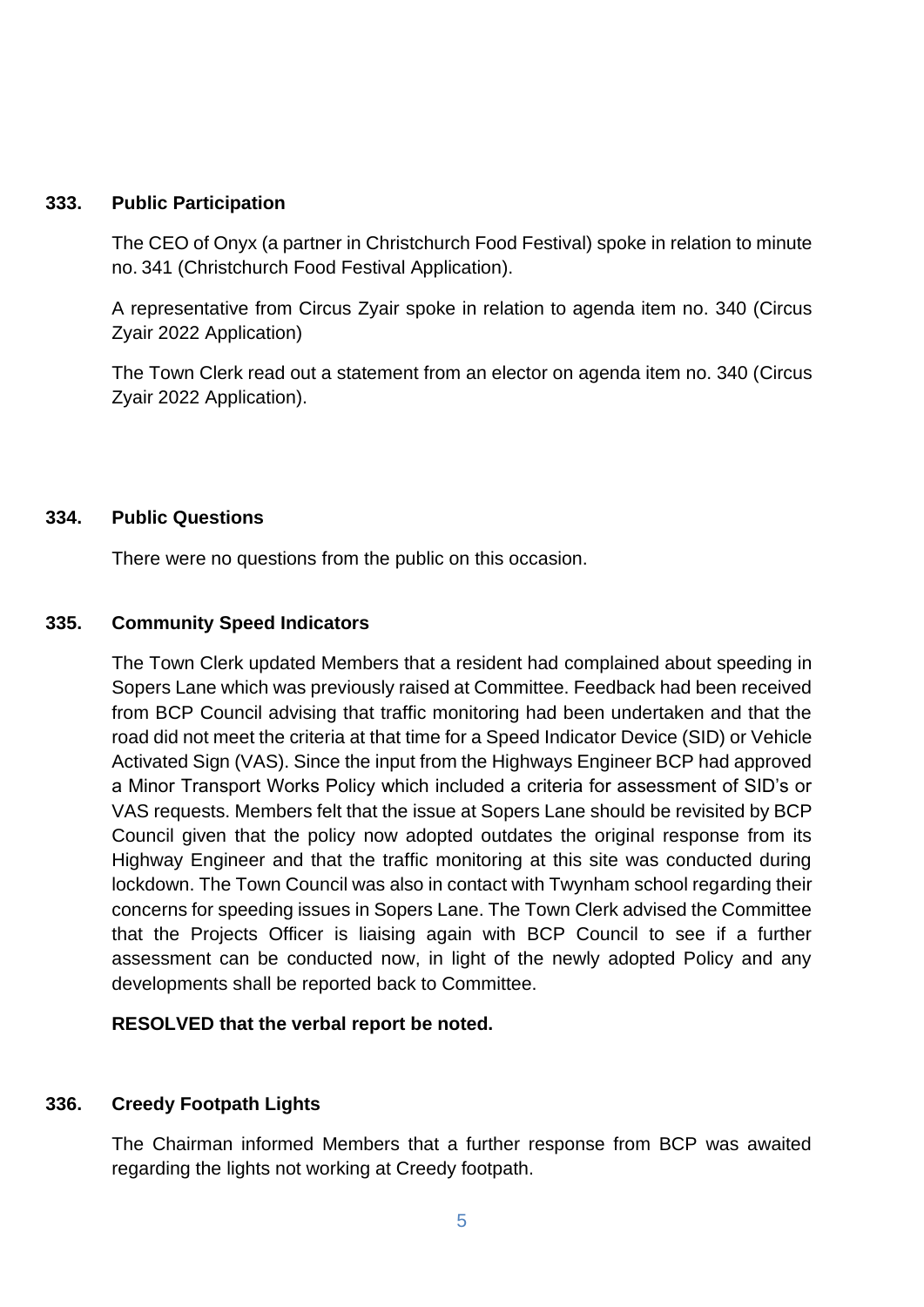#### **RESOLVED that the verbal report be noted.**

#### **337. Tuttons Well**

The Town Clerk updated Members on 3 quotations received for works to be carried out at Tuttons Well for the culvert and stream to be cleared out and a fence installed.

A member requested that brambles at Tuttons Well should also be removed.

The Town Clerk raised the issue that by removing the brambles it may compromise the culvert and make it collapse.

Another Members stated that the bird nesting season should also be considered before the clearance works were to commence.

Members agreed to defer the item until a site visit had been undertaken to see actually what clearance works were required.

#### **RESOLVED that the Town Council:**

- **a) obtains a landscape gardener's opinion on what clearance works are required at Tuttons Well; and**
- **b) defers this item to be considered at a future meeting of the Community Committee.**

Voting: unanimous

Proposed: Cllr L Dedman Seconded: Cllr C Gardiner

Cllr Spittle declared a non-pecuniary interest in this item as she is a Guide Ambassador and remained present but took no part in the voting thereon.

#### **338. Avon Beach**

The Chairman informed Members that a further update had yet to be received from BCP Council regarding seaweed on Avon Beach.

#### **RESOLVED that the verbal report be noted.**

#### **339. P12 2021 Parking Restrictions Proposals Autumn Review 2021 – BCP Consultation Response**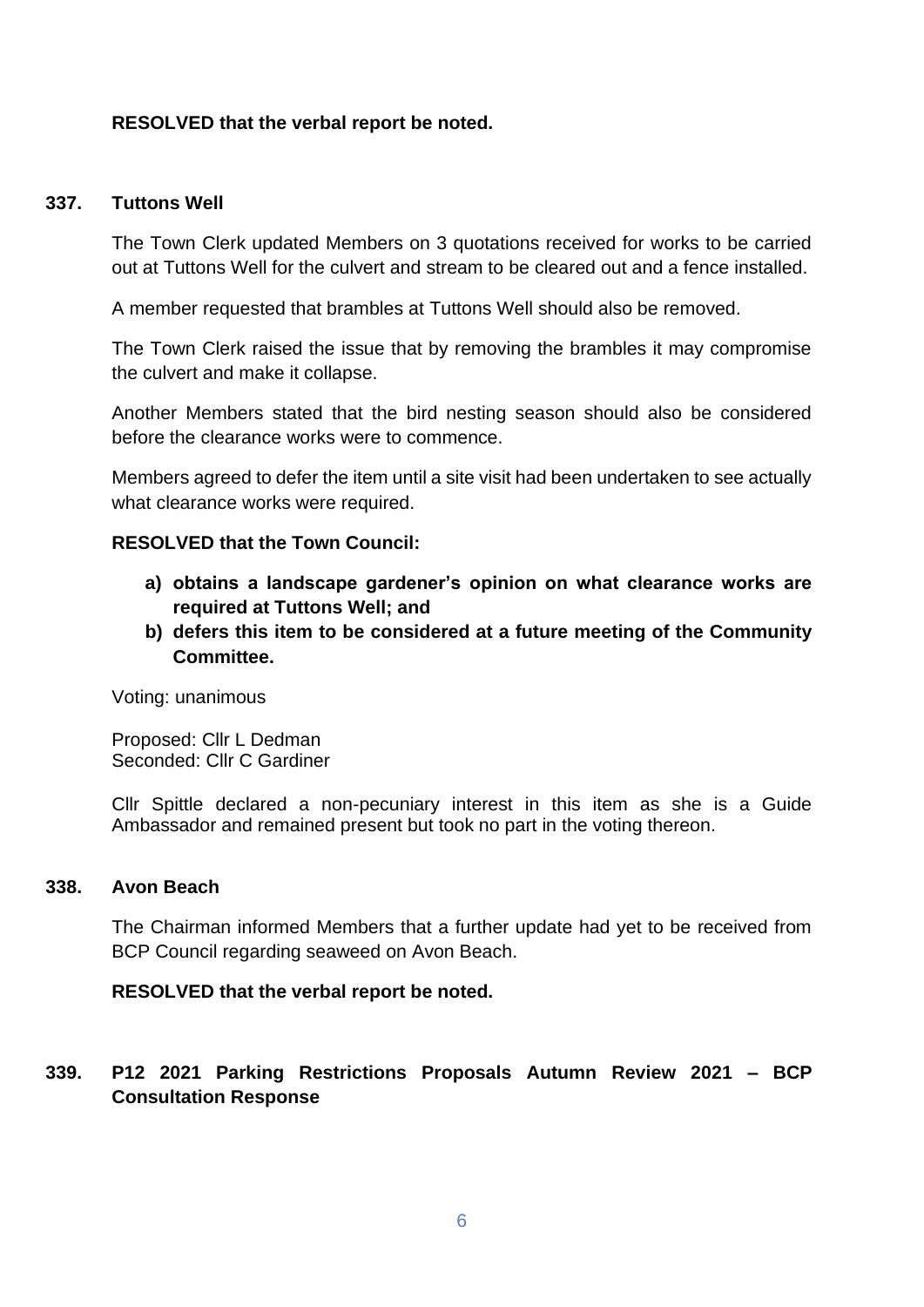A letter to BCP Council was submitted, a copy of which had been circulated to each member and a copy of which appears as Appendix 'A' to these Minutes in the Minute Book.

The Town Clerk informed Members that under his delegation the Town Council's objection to parking restrictions proposals in Christchurch had been forwarded to BCP.

#### **RESOLVED that the verbal report be noted.**

#### **340. Circus Zyair 2022 Application**

Members were asked to consider an application received to site the circus at Christchurch Quay.

The Town Clerk read out a statement from an elector raising concerns that the Quomps was an unsuitable venue to hold the circus as it was not large enough. The Circus would be close to residents' gardens and the big top was only 70 metres from their house and he felt this was completely unacceptable. He considered that the circus should be held on Stanpit where there was more room, and if this was not possible then it should be sited on somewhere like the events field at Hurn Airport where it would be of no bother to anyone.

A representative from Circus Zyair spoke via Zoom Conferencing facilities informing Members that the Stanpit Recreational Ground had previously been used to hold the circus. BCP Council Parks department had advised that due to issues at the site that they were not able to hold the circus at Stanpit and therefore they had applied to hold the circus at the Quomps.

Members were further informed that there had been a longer build time last year due to the stringent covid measures and with the social distancing measures the operating capacity had been 25%. To make the circus feasible more shows had been held, but this would not happen this year as the extra shows were not required as the covid restrictions had been lifted.

Members questioned if the circus could be held at the Barrack Road site and were informed that circuses were not allowed to be held at Barrack Road as it was a village green.

Members also questioned if the circus could be held at Hurn and were informed that Circus Zyair wanted to keep the circus in Christchurch as it had a good following and was very popular, and that there was already a circus operating in the Bournemouth area.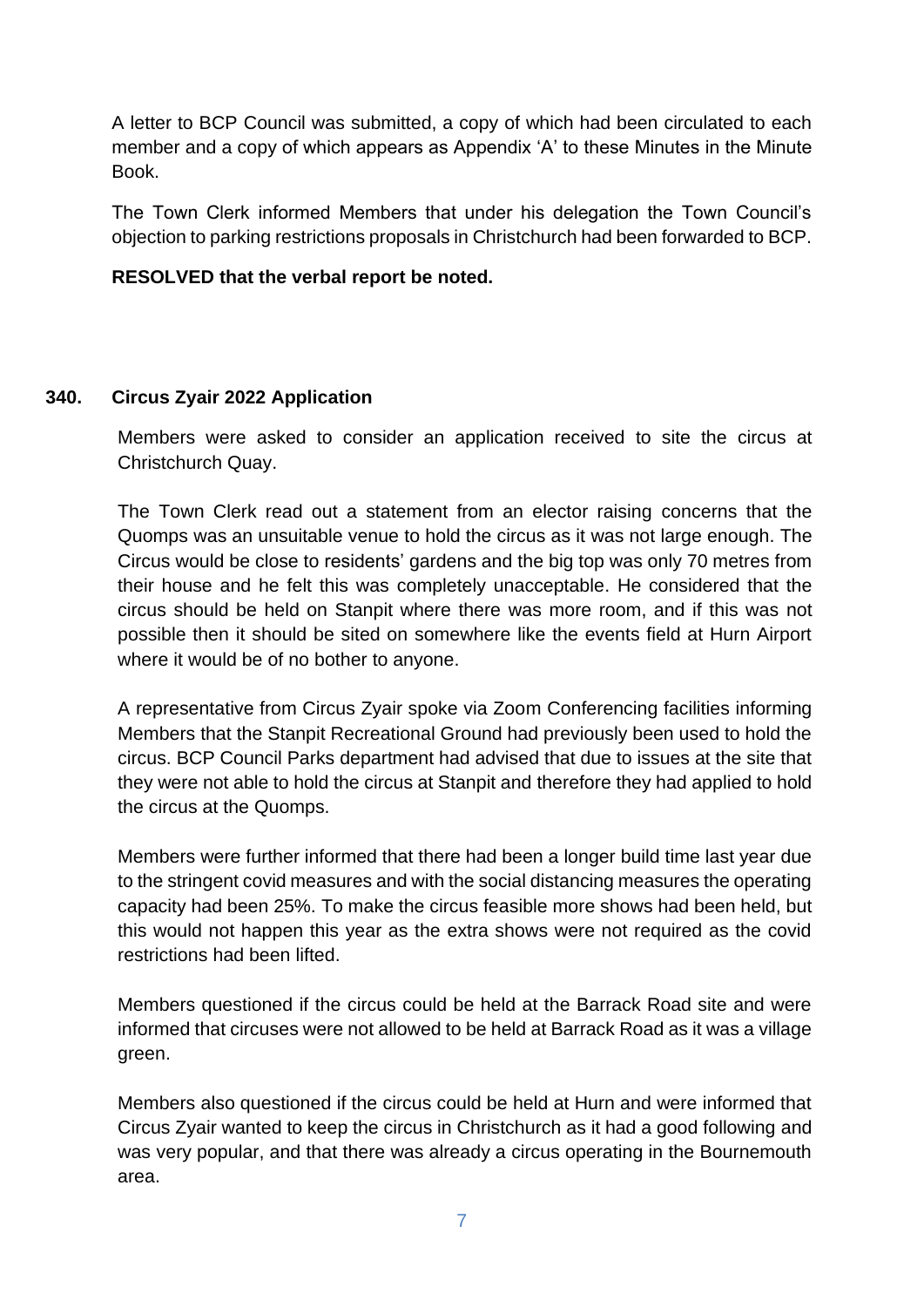A Member stated that Hurn was not in the Bournemouth area and that it was in Hurn Parish.

Members were informed that the motor bike acts now had silencers attached and would be quieter. There would be warm up of the bikes, but no practicing of the bikes outside of the show hours.

#### **RESOLVED that:**

**a) the Town Clerk be delegated to grant a licence to Circus Zyair to site the circus at Christchurch Quay on the following dates:**

**Event Set-up: 11th July 2022 Event Start-date: 13th July 2022 Event End-date: 17th July 2022 Event Breakdown:17th July 2022**

- **b) a Circus Zyair operator to provide a phone number for communication regarding any issues on show days;**
- **c) free Circus Zyair tickets are given to residents in the close vicinity to the Quomps site; and**
- **d) there be no practicing by use of motor bikes.**

Voting: unanimous

Proposed: Cllr L Dedman Seconded: Cllr G Jarvis

#### **341. Christchurch Food Festival Application**

Members were asked to consider an application from Christchurch Food Festival on the following dates:

#### **2022**

**Pop Up Restaurant Build** - Tuesday 24th May and Wednesday 25th May (reduced to 2 days)

**Pop Up Restaurant Open** - Thursday 26th May and Sunday 5th June (open in two phases not continually open between the 26th May and 5th June)

**Food Festival Build** - Monday 30th May to Wednesday 1st June (reduced to 3 days). Mark out on Sunday 29th May

**Food Festival Open** - Thursday 2nd June to Sunday 5th June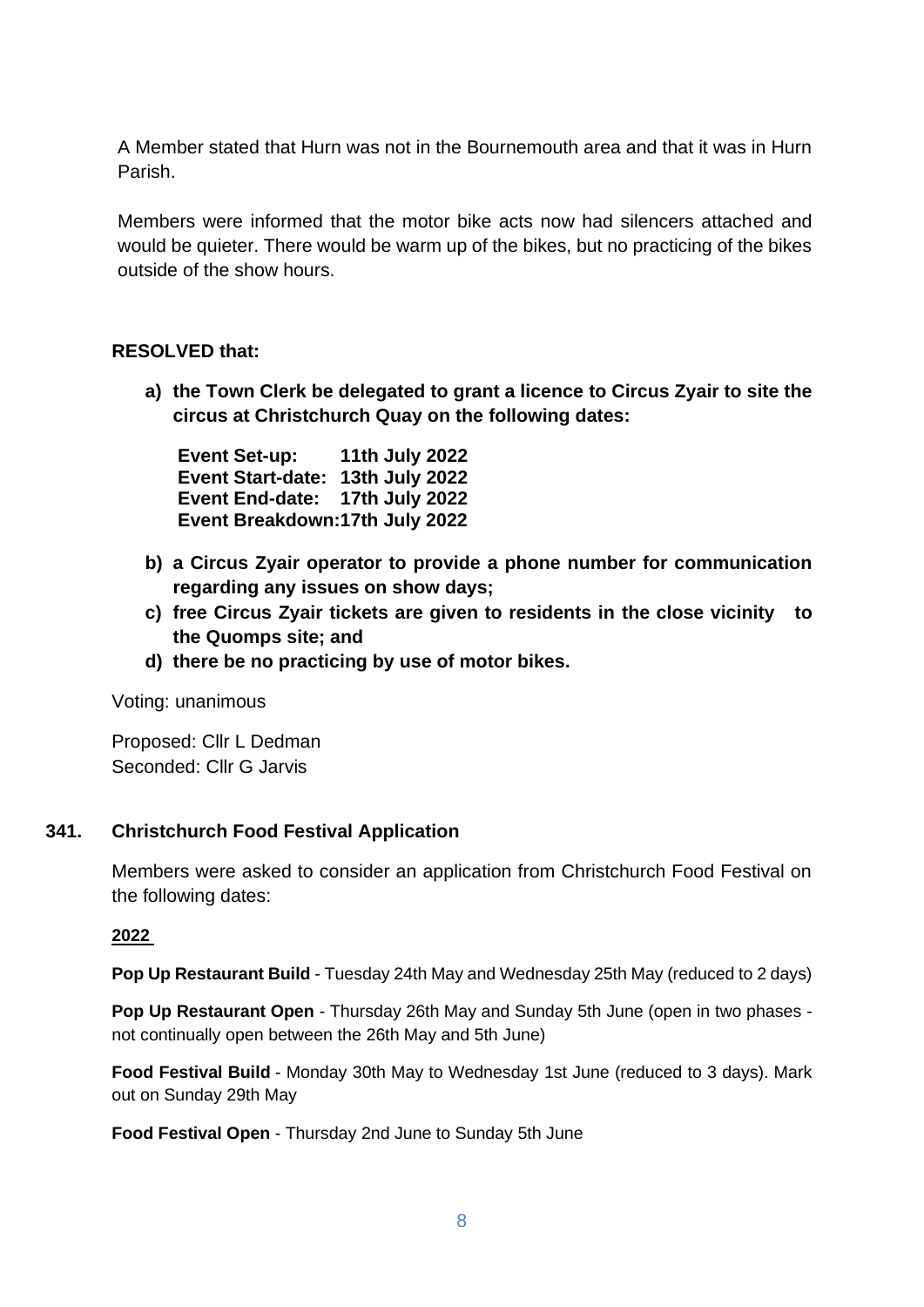**Food Festival and Pop Up Restaurant Breakdown** - Monday 6th June and Tuesday 7th June

#### **2023**

**Food Festival Open** - Saturday 27th May to Monday 29th May (Four day build Two day break)

Pop up options still being considered

#### **2024**

**Food Festival Open** - Saturday 25th May to Monday 27th May (Four day build Two day break)

Pop up options still being considered

The Chief Executive Officer of Onyx (a joint partner in Christchurch Food Festival) gave a presentation to Members advising that they had taken over the event in 2019 and that a security of tender was required, and they were looking for security over the next 3 years.

Members questioned if the event was just to be held on the Quomps or extended to the High Street and were informed that it would be held just on the Quomps.

#### **RESOLVED that the Town Clerk be delegated to grant a licence to the Christchurch Food Festival for 3 years as per the dates submitted in their application.**

Voting: unanimous

Proposed: Cllr V Charrett Seconded: Cllr L Dedman

#### **342. Classic Cars Event**

Members were informed that the Classic Cars on the Quay 2022 event would be held on the following dates:

1st May 2022

22nd May 2022

19th June 2022

24th July 2022

4th September 2022

25th September 2022